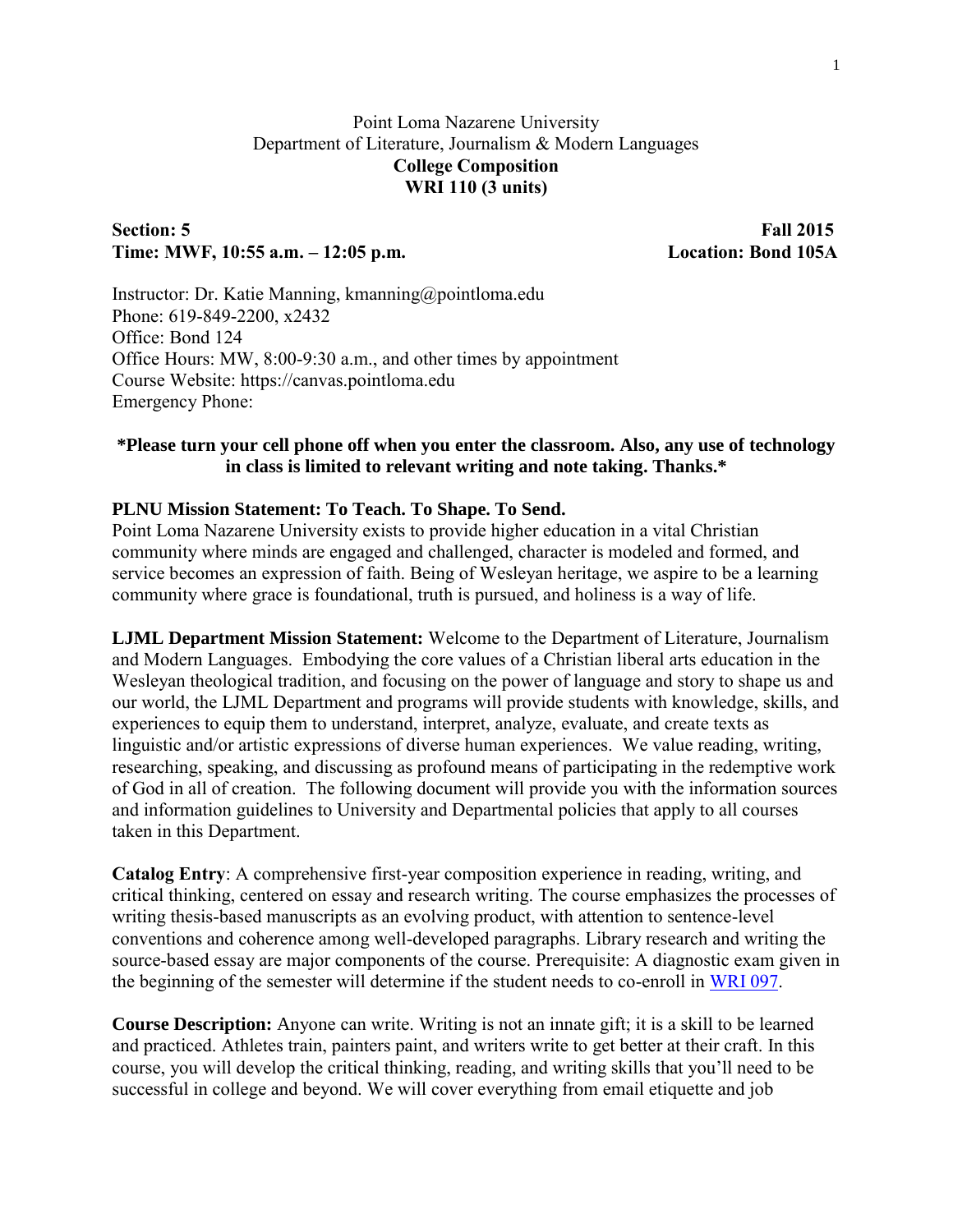application materials to writing in your major and academic research papers. We will read relevant texts to help you along the way, and we will work on sentence-level mechanics, overall structure, revision, and editing. This class will demystify writing, and it will prepare you to evaluate assignments, write well on your own, and (gasp) maybe even enjoy the writing process.

### **Required Materials**

Lunsford, Andrea A. *The St. Martin's Handbook*. 8<sup>th</sup> ed. New York: Bedford/St. Martin's, 2015. Print.

Additional readings and resources will be available in class and/or posted on Canvas. A writing notebook/journal of your choice

The obvious things: pen/pencil, loose-leaf paper, folder for storage, etc.

Additional readings and resources will be posted on Sakai or available at *The Purdue OWL*: <http://owl.english.purdue.edu/owl/>

**Course Learning Outcomes:** This course is designed to equip you with the skills to succeed in your writing endeavors at PLNU and beyond. In this class, you will…

1. Apply the conventions of the English language and creative skills in various forms of academic writing genres.

2. Demonstrate knowledge of the stages of the writing process in academic writing: planning, drafting, organizing, composing, revising, and editing.

3. Evaluate and utilize rhetorical modes of organization in written compositions: narrative, cause/effect, compare/contrast, persuasion, process analysis, and others.

4. Demonstrate knowledge of and apply documentation formats to properly cite research in written compositions.

5. Critically analyze writing to determine point-of-view, tone, purpose, audience, and theme to enable reflection and response in written compositions.

6. Evaluate and examine differing perspectives; evaluate and locate the points of agreement and disagreement and the strengths and weaknesses of the argument.

**Diversity Statement:** Point Loma Nazarene University is committed to diversity in the classroom, in its publications and in its various organizations and components. Faculty and staff recognize that the diverse backgrounds and perspectives of their colleagues and students are best served through respect toward gender, disability, age, socioeconomic status, ethnicity, race, culture and other personal characteristics. In addition, the department of Literature, Journalism, and Modern Languages is committed to taking a leadership position that calls for promoting a commitment to diversity in and out of the classroom and in the practices of writing, journalism, and the study of literature and languages.

**FERPA (Family Educational Rights and Privacy Act) Policy**: In compliance with federal law, neither PLNU student ID nor social security number should be used in publicly posted grades or returned sets of assignments without student written permission. This class will meet the federal requirements by distributing all grades and papers individually. Also in compliance with FERPA, you will be the only person given information about your progress in this class unless you have designated others to receive it in the "Information Release" section of the student portal. See [Policy Statements](http://catalog.pointloma.edu/content.php?catoid=8&navoid=864) in the undergraduate student catalog.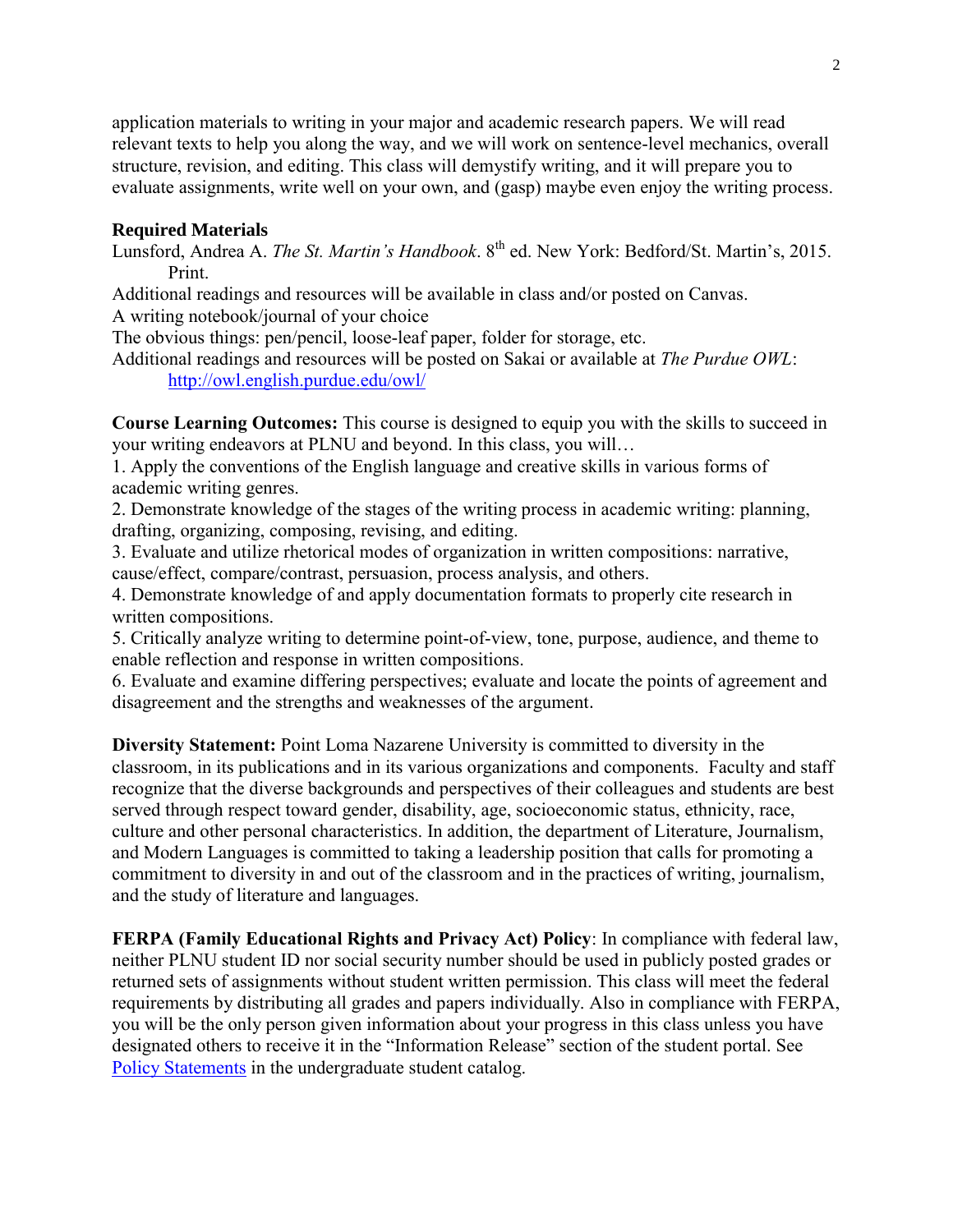**Academic Accommodations (**[Academic Accommodations](http://catalog.pointloma.edu/content.php?catoid=10&navoid=1000#Academic_Accommodations)**):** While all students are expected to meet the minimum academic standards for completion of their courses as established by the instructors, students with special needs may require academic accommodations. At Point Loma Nazarene University, students requesting academic accommodations must file documentation with the Disability Resource Center (DRC), located in the Bond Academic Center. Once the student files documentation, the Disability Resource Center contacts the student's instructors and provides written recommendations for reasonable and appropriate accommodations to meet the individual needs of the student. This policy assists the university in its commitment to full compliance with Section 504 of the Rehabilitation Act of 1973, the Americans with Disabilities (ADA) Act of 1990, and ADA Amendments Act of 2008, all of which prohibit discrimination against students with special needs and guarantees all qualified students equal access to the benefits of PLNU programs and activities.

Students have the right to appeal decisions regarding academic accommodations. In order to provide prompt and equitable resolution, the student must submit a written or verbal statement to the Director of Academic Advising who will conduct the appeal process in consultation with the Vice President for Student Development.

**Academic Honesty (**[Academic Honesty](http://catalog.pointloma.edu/content.php?catoid=10&navoid=1000#Academic_Honesty)**):** The Point Loma Nazarene University community holds the highest standards of honesty and integrity in all aspects of university life. Any violation of the university's commitment is a serious affront to the very nature of Point Loma's mission and purpose. Violations of academic honesty include cheating, plagiarism, falsification, aiding academic dishonesty, and malicious interference. A student remains responsible for the academic honesty of work submitted in PLNU courses and the consequences of academic dishonesty beyond receipt of the final grade in the class and beyond the awarding of the diploma. Ignorance of these catalog policies will not be considered a valid excuse or defense. Students may not withdraw from a course as a response to a consequence.

For our class's purposes, writing is often collaborative, and writers share and borrow from each other all the time. There are ways to do this that are acceptable (such as taking suggestions from a professor or a peer), but there are also ways to use other people's ideas or words in a way that is considered plagiarism (such as passing off somebody else's work—even just a sentence—as your own). We will discuss this further in class. If you have questions about proper citation and documentation of any sources you are using, please ask me! Review the sections in our manual that cover MLA Style, especially the section on "Acknowledging Sources and Avoiding Plagiarism" (241).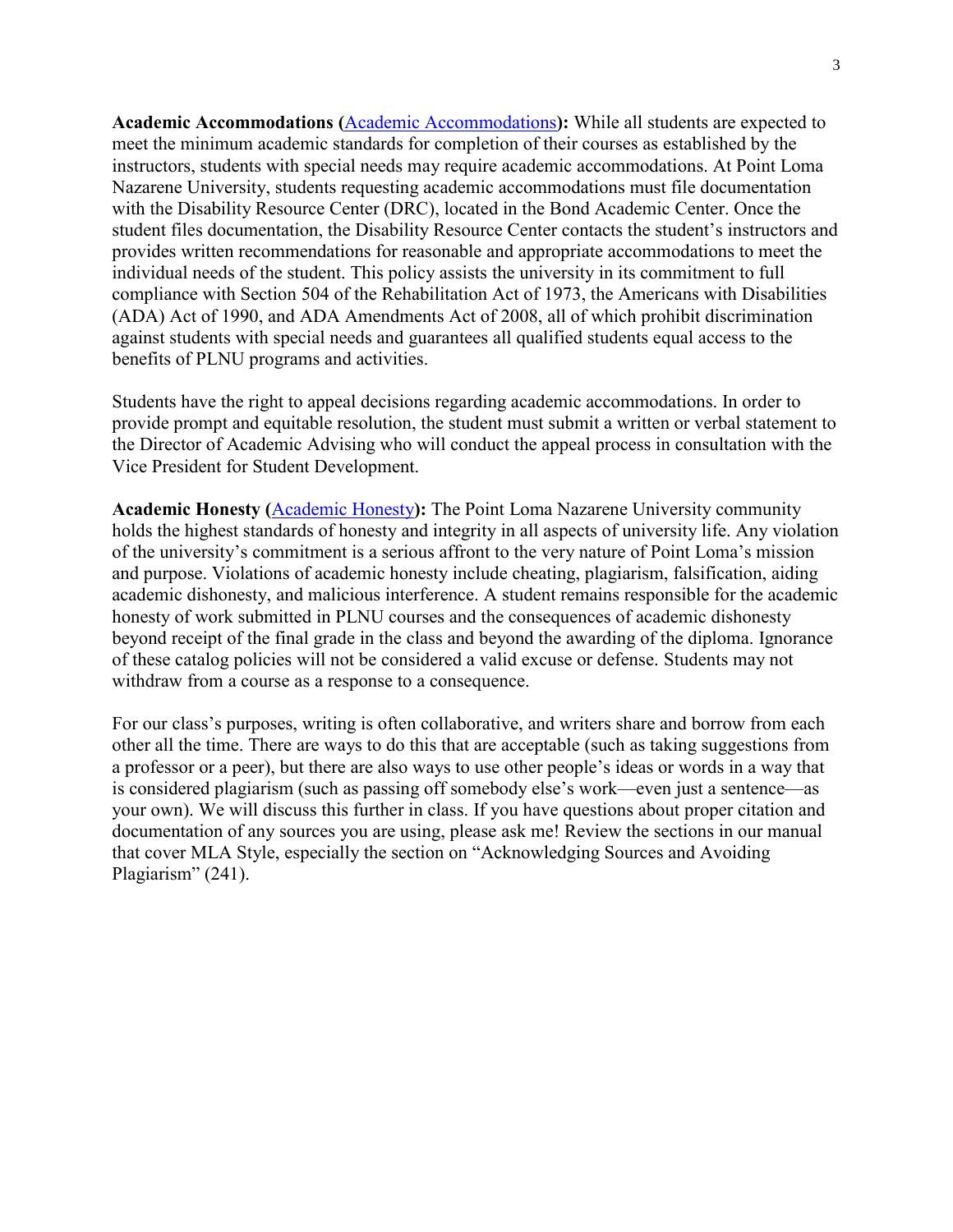#### CLASS POLICIES

Grade Distribution: In order to receive credit for the course, all of the following must be completed. **Failure to complete any major assignment will result in failure of the course**.

| Professional Narrative (with Cover Letter & Resume)  | $15% - 150$ pts    |
|------------------------------------------------------|--------------------|
| Field Report                                         | $10\% - 100$ pts   |
| <b>Curiosity Research Essay</b>                      | $10\% - 100$ pts   |
| Argumentative Research Paper                         | $30\% - 300$ pts   |
| Multi-Genre Project                                  | $5\% - 50$ pts     |
| Other Assignments (Formal Email, Quizzes, Follow-Up) | $15% - 150$ pts    |
| Midterm Exam                                         | $5\% - 50$ pts     |
| Final Exam                                           | $10\% - 100$ pts   |
|                                                      | $100\% - 1000$ pts |

Grading Scale & Definitions:

A:  $93-100\%$ A-: 90-92 B+: 87-89  $B. 83-86$ B-: 80-82 C+: 77-79  $C: 73-76$ C-: 70-72  $D+67-69$ D: 63-66  $D-60-62$ F: below 60

 $A =$  Phenomenal work that far exceeds the minimum requirements of the assignment; excellent logic, structure, and organization; virtually no grammar and punctuation errors.  $B =$  Excellent work that exceeds the minimum requirements of the assignment; no major problems with logic, structure, and organization; very few grammar and punctuation errors.  $C = Good$  work that meets the minimum requirements of the assignment; may have minor problems with logic, structure, and organization; may have some grammar and punctuation errors.

 $D =$  Poor work that does not fully meet the minimum requirements of the assignment; may have some problems with logic, structure, and organization; grammar and punctuation errors may hinder meaning.

 $F =$  Poor work that does not fulfill the assignment; may have serious problems with logic, structure, and organization; grammar and punctuation errors may obscure meaning.

Attendance & Participation: Because discussion will be an important part of our class, your regular attendance and participation are required for you to be successful. Your first two absences will not count against your grade, but use them wisely. For each additional absence, your total grade will be lowered by 2%; **if you miss class more than 6 times (over 2 weeks),**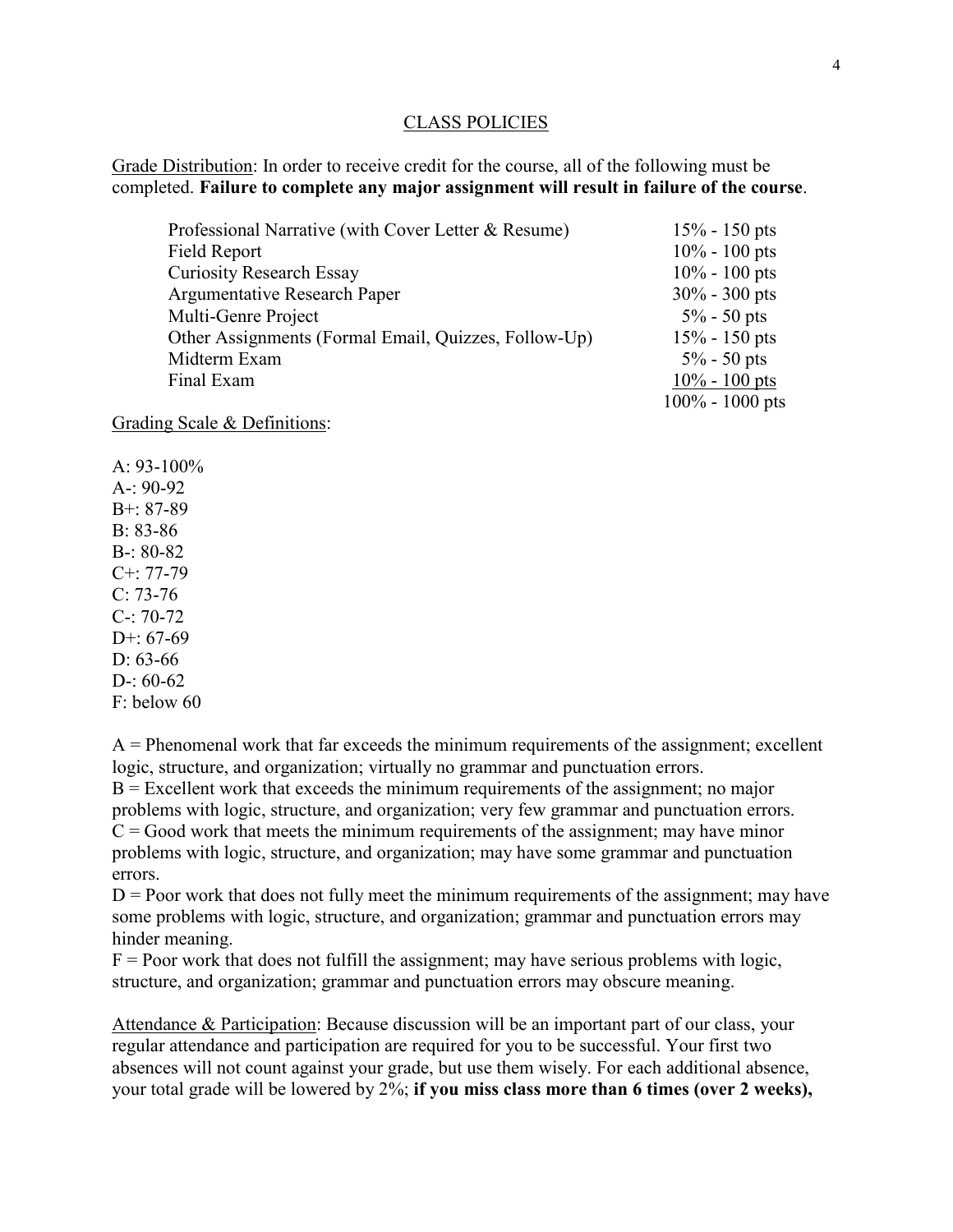**you will automatically fail this course.** Coming to class unprepared or being disruptive in class will also count as an absence. If you already know that you'll be missing many classes due to some pre-existing schedule conflict, you should not take this course at this time. Also, since arriving late to class is distracting to your classmates (and to me), you are expected to arrive on time. Two late arrivals will count as one absence. Truly perfect attendance (with no tardies or absences of any kind—you were literally present for all of every class meeting) will earn you 5 points of extra credit at the end of the semester.

Readings: Readings are due on the date they're listed in the course outline. Always bring your copy of the assigned reading to class with you for use in discussion. Read actively and make notes directly on the text and/or on the side.

Reading Quizzes: On days when reading assignments are due, I may give brief quizzes at the very beginning of class. They will often require short answers to a few questions, but they might occasionally require a longer answer to one question (in the form of a short essay). This will motivate you to do the assigned reading, and it is extra incentive to get to class on time. These quizzes cannot be made up later. You should keep all quizzes in a notebook or a folder, along with all of your class notes and other assignments. **Save everything** throughout the semester so that you can look back on previous work and build upon it. This will also allow you to keep track of your grade in the class and to ensure that my final calculations are accurate.

Major Assignments: Over the course of the semester, you will draft, revise, and edit five major assignments: a professional narrative (with cover letter and resume), a field report, a curiosity research essay, an argumentative research paper, and a multi-genre project. Due dates are listed on the course outline and more specific prompts for the assignments will be distributed as noted. Failure to complete any major assignment will result in failure of the course.

Essay Format: All essays must be typed, double-spaced, in 12-point Times or Arial font, with one-inch margins, and in MLA format. Electronic submissions will not be accepted, except when approved by me or as required by the assignment.

Peer Response Workshops: On the day your full draft of a major assignment is due, you will get into peer groups and give each other feedback on that writing assignment. I will give you more detailed instructions before each peer response workshop.

Follow-up Assignments: You will be responsible for three of these assignments throughout the semester. When I return a graded essay, I will assign you a section in our handbook based on the grammar or punctuation issues that I saw in your essay. This assignment will be due in one week. You will do the following:

- 1) Read the section I've assigned to you from the handbook. (Your follow-up assignment will be written on the final, graded draft of your essay.)
- 2) Make sure you understand the concept you've been assigned. In addition to reading the section in our handbook, you might talk to me, visit The Tutorial Center, and/or read more material (Purdue's Online Writing Lab can be a useful resource).
- 3) Turn in a typed page that includes the following: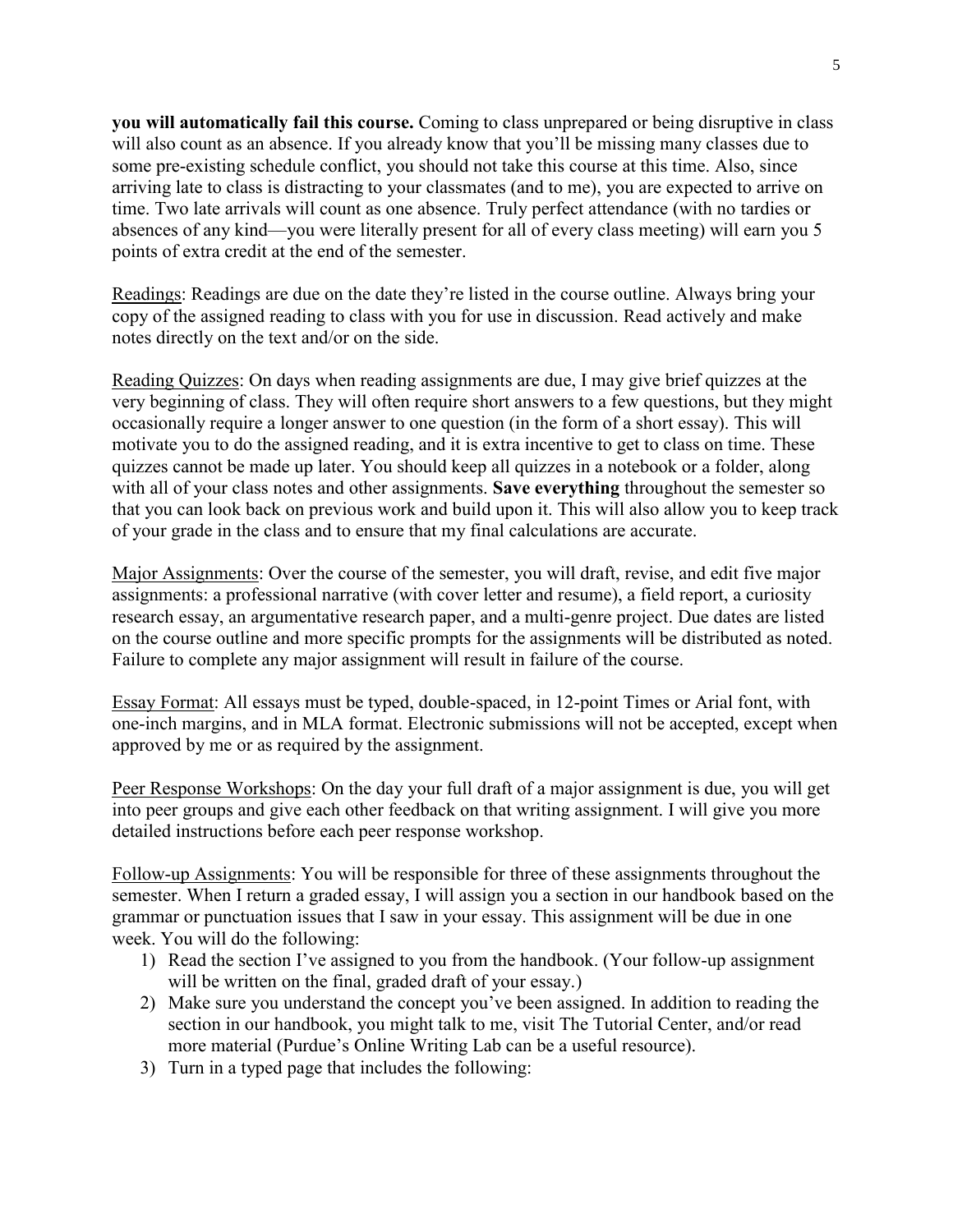- a. Explanation: Explain this concept clearly and concisely in your own words (as if you were teaching it to a friend).
- b. Examples: Give four example sentences that are incorrect and show how to improve them. These sentences should be your own creation (use as many sentences as possible from your essay, and then create extra sentences as needed).

Student-Directed Conferences: During the semester, you must meet with me at my office during assigned conference times to discuss your writing, research, or whatever else you'd like. Dates for these mandatory conferences are on the course outline. This will be part of your attendance grade. Feel free to meet with me more often than this!

Extra Credit: You may earn extra points in two ways (in addition to perfect attendance):

- 1. Visit The Tutorial Center to get extra feedback on an essay or extra instruction on grammar and punctuation. Do a brief write-up telling me what you worked on, with whom, when, and how it has affected your writing. Turn this in with the visit stub in your final essay packet for a 2% grade boost on that essay (which might change an A- to an A, for example).
- 2. Writing events go on frequently at PLNU and in our larger San Diego community. Attend an author lecture, reading, or workshop and write a 1-2 page critical analysis and reflection over what was said and how you can apply it to your reading and/or writing. Due within one week of the event. This will earn you up to 10 extra points (up to 2 times).

Writers' Studio: Your SAT, ACT, and first diagnostic essay score will reveal your strengths and weaknesses as a writer, thinker, and communicator on the college entry level. Your exam scores and your professor's discretion will determine whether or not you will benefit the most by enrolling in WRI 097, which is the Writing Skills Tutorial held in the Writers' Studio. If your scores reveal that you need to enroll in WRI 097, you will fulfill the requirements by working on your writing skills with trained tutors in the Writers' Studio once-a-week for 10 weeks beginning the third week of the semester. You will be required to attend an introductory session to the Studio the second week of classes. During that session you will sign-up for a time to work with a writing consultant throughout the semester. The writing assignments you work on in the consultant will be writing assignments assigned in this writing course. Students who work in the Studio benefit greatly from the time spent working alongside a pedagogically trained fellow writer. The fee for the Studio, WRI 097, is \$150.00. Should you discover you have the privilege of working in the Studio, know that the \$150.00 lab fee replaces a 3 unit, not-for-college credit, \$3,700.00 course your scores would have previously required you to take. Failure to complete WRI 097 will result in a failing grade in WRI 110 and a reentry into the Studio the following semester to complete 10 sessions.

The diagnostic essay exam given the first week of the semester and the final exam focus on vocation. Vocation in this context includes your career path as well as the significant choices you make to live out God's call on your life. You will be given a variety of essays to help challenge and inspire you as you consider what God's call is for you.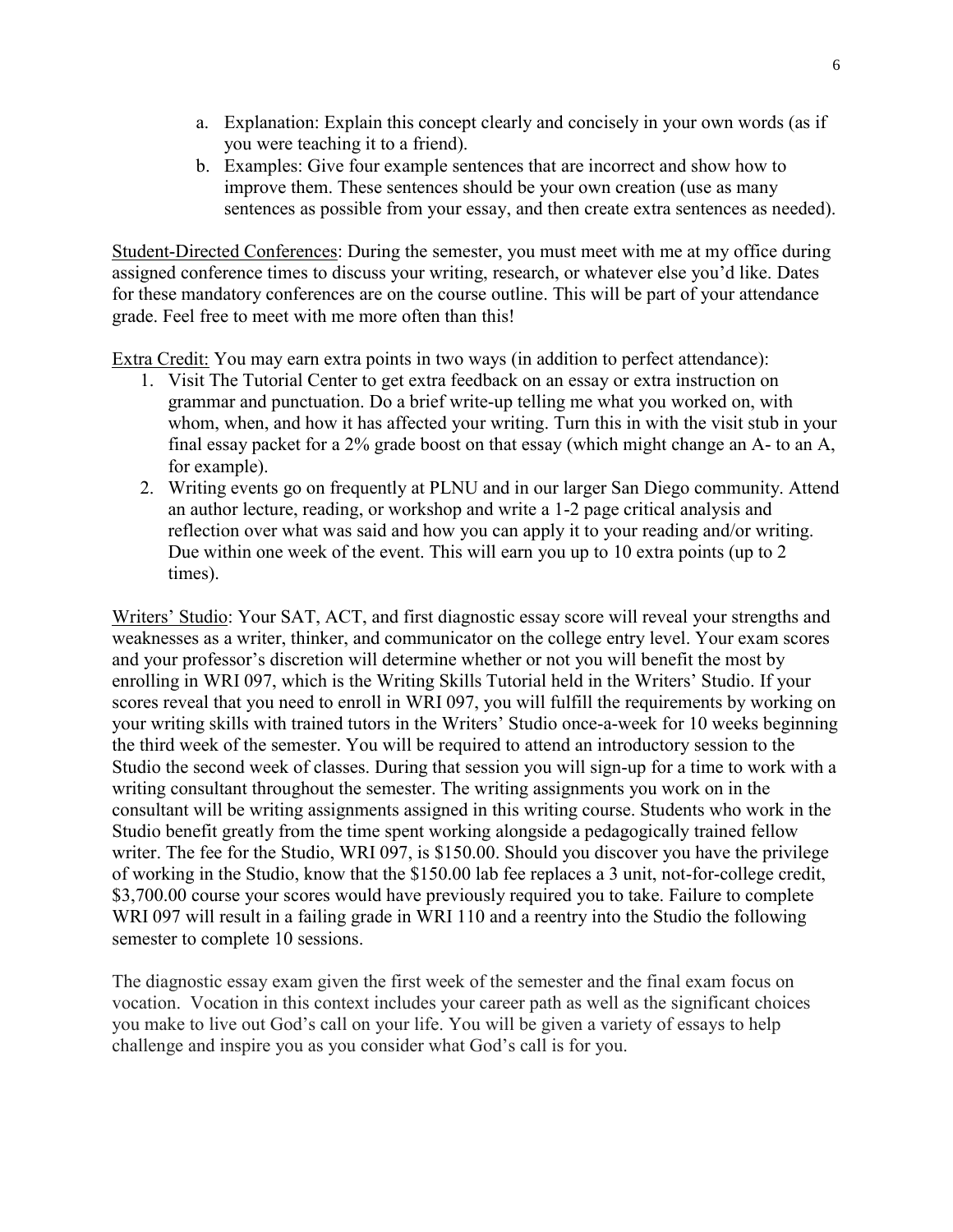Exams: You will take in-class essay exams for the midterm and the final to demonstrate your reading, writing, and critical thinking skills. Failure to complete either major exam will result in failure of the course.

Due Dates: Dates when assignments are due are listed on the attached course outline; all written assignments are due at the beginning of class. I highly encourage you to visit with me one-onone during office hours to run ideas, drafts, or any questions by me. Once an assignment receives a grade, there will be no further opportunities to revise for a new grade. **Late work is not acceptable**. If unusual circumstances will keep you from completing an assignment on time, please make arrangements with me BEFORE the due date (or if you wake up sick, please email me ASAP with your assignment so it will not be counted late). Please complete all readings on time as well. All coursework must be completed by our final meeting.

Canvas: A copy of this syllabus and assignments for our course are online at https://canvas.pointloma.edu. You can access these course materials through the portal using your PLNU username and password.

PLNU Email: Your PLNU email account should be checked daily. This is the way that I will most frequently communicate with you outside of class, and it's also the way the university distributes important information.

Inclusive Language Statement: Because language is powerful and shapes the way we think, all public language used in this course, including written and spoken discourse, will be inclusive. This standard is outlined by all major academic style guides, including MLA, APA, and Chicago, and is the norm in university-level work. See the section on "Language That Builds Common Ground" (SMH 360) and "Appropriate Language" at *The Purdue OWL*: http://owl.english.purdue.edu/owl/resource/608/01/.

Public Discourse: Much of the work we will do in this class is cooperative. You should think of all your writing and speaking for and in class as public, not private, discourse. By continuing in this class, you acknowledge that your work will be viewed by others in the class.

> *This syllabus is a contract. If you continue in this course, then you agree to comply with the class policies as stated here.*

# COURSE OUTLINE<sup>1</sup>

| T Sept 1 | Introductions & syllabus                                                                                      |
|----------|---------------------------------------------------------------------------------------------------------------|
| W Sept 2 | Read: Full syllabus (on Canvas)<br>Expectations for College Writing (SMH 14-22)<br>In Class: Diagnostic Essay |
| F Sept 4 | Read: Rhetorical Situations (SMH 23-39)<br>"Email Etiquette for Students" (on Canvas)                         |

 $\overline{a}$ 

<sup>&</sup>lt;sup>1</sup> This schedule may be changed at the instructor's discretion.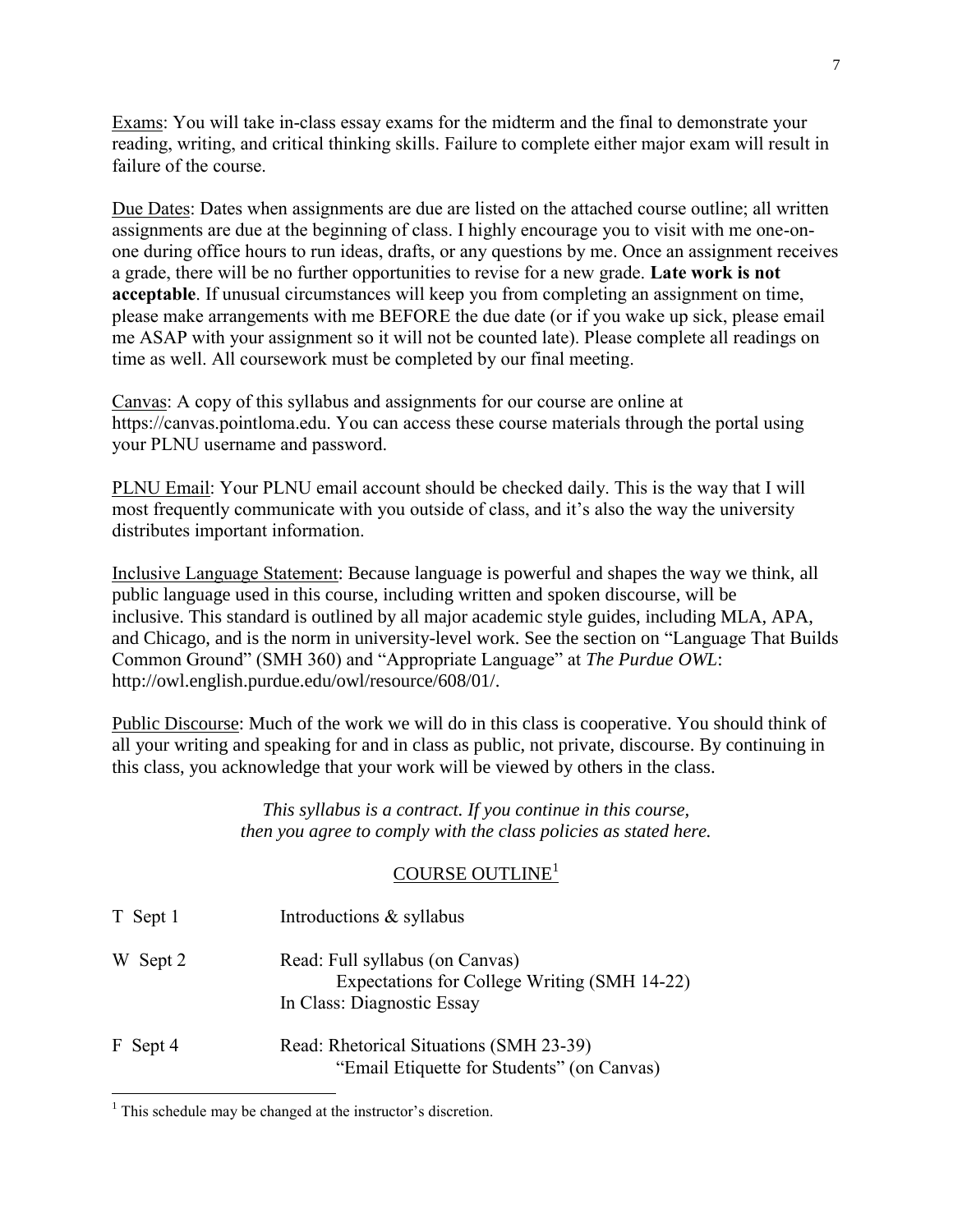|  |  |  | In Class: Evaluating Expectations & Audience |  |  |
|--|--|--|----------------------------------------------|--|--|
|--|--|--|----------------------------------------------|--|--|

| M Sept 7                  | <b>LABOR DAY</b>                                                                                                                                                                                                                                                                                             |
|---------------------------|--------------------------------------------------------------------------------------------------------------------------------------------------------------------------------------------------------------------------------------------------------------------------------------------------------------|
| W Sept 9                  | Read: Academic Work in Any Discipline (SMH 292-299)<br>Due: Write a formal email to me. Tell me about the best writing experience<br>you've ever had, and tell me what you're most looking forward to and/or<br>dreading about this course.<br>In Class: Field Report assigned, Form sharing groups by major |
| F Sept 11                 | Read: "Language That Builds Common Ground" (SMH 360-366)<br>"Why Good Writing Skills Are Important" (on Canvas)<br>Due: Emails for Field Report<br>In Class: Professional Narrative Essay (with Cover Letter & Resume) assigned<br>Peer Group Survey<br>Sedaris's "Me Talk Pretty One Day"                   |
| *Sept 11: Last day to add |                                                                                                                                                                                                                                                                                                              |
| M Sept 14                 | Read: Writing a resume (SMH 327-329)<br>Resume materials (on Canvas)<br>Due: Resume (complete draft)<br>In Class: Discussion, Peer Response                                                                                                                                                                  |
| W Sept 16                 | Due: Professional Narrative (complete draft)<br>In Class: Discussion, Peer Response                                                                                                                                                                                                                          |
| F Sept 18                 | Read: Writing a cover letter (SMH 325-326)<br>Cover Letter materials (on Canvas)<br>Due: Cover Letter (complete draft)<br>In Class: Discussion, Peer Response                                                                                                                                                |
| M Sept 21                 | Read: "The Top Twenty" (SMH 1-11)<br>In Class: Dr. De's Crash Course!                                                                                                                                                                                                                                        |
| W Sept 23                 | Dr. De's Crash Course!                                                                                                                                                                                                                                                                                       |
| F Sept 25                 | Dr. De's Crash Course!                                                                                                                                                                                                                                                                                       |
| M Sept 28                 | Due: Professional Narrative, Cover Letter, & Resume (revised)<br>In Class: Typoglycemia, Editing Tips and Tricks                                                                                                                                                                                             |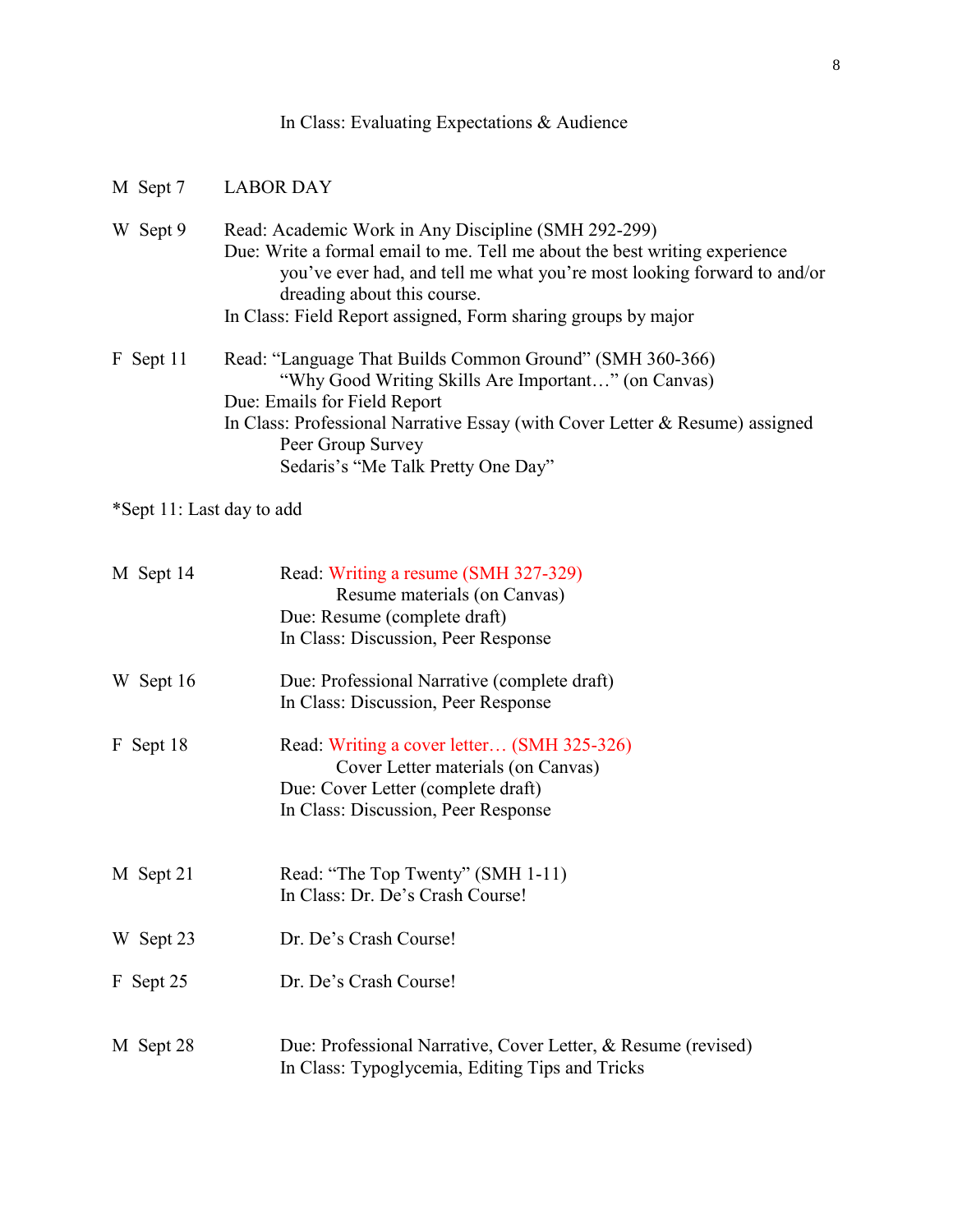| W Sept 30   | Due: Final Professional Narrative (with Cover Letter & Resume)<br>In Class: Cover notes, Discussion, Field Report thesis and paragraphs                                                                                        |
|-------------|--------------------------------------------------------------------------------------------------------------------------------------------------------------------------------------------------------------------------------|
| F Oct 2     | Due: Field Report (draft)<br>In Class: Peer Response                                                                                                                                                                           |
| M Oct 5     | Due: Field Report (revised)<br>In Class: More Editing Tips and Tricks                                                                                                                                                          |
| W Oct 7     | <b>Due: Final Field Report</b><br>In Class: Cover notes, Discussion, Curiosity Research Essay assigned                                                                                                                         |
| F Oct 9     | Read: Excerpt from Woolf's A Room of One's Own (on Canvas)<br>Excerpt from Evans's A Year of Biblical Womanhood (on Canvas)<br>In Class: Discuss narrative, research, $\&$ source evaluation<br>Listen to "Imitation Calamari" |
| M Oct 12    | Due: Curiosity Research Essay<br>In Class: Peer Response                                                                                                                                                                       |
| W Oct 14    | NO CLASS: Attend Wiley Lectures & Poetry Day                                                                                                                                                                                   |
| $*R$ Oct 15 | POETRY DAY!<br>Attend afternoon & evening events                                                                                                                                                                               |
| F Oct 16    | Due: Curiosity Research Essay<br>In Class: More editing tactics                                                                                                                                                                |
| M Oct 19    | Due: Final Curiosity Research Essay<br>In Class: Cover notes, Discussion, Research Paper assigned,<br>Midterm Review                                                                                                           |
| W Oct 21    | In Class: MIDTERM                                                                                                                                                                                                              |
| F Oct 23    | <b>FALL BREAK</b>                                                                                                                                                                                                              |
| M Oct 26    | Read: Preparing for a Research Project (SMH 190-198)<br>Due: Topic & Informal research<br>In Class: How to create a research question<br>Keeping an annotated bibliography                                                     |
| W Oct 28    | Read: Conducting Research (SMH 199-211)                                                                                                                                                                                        |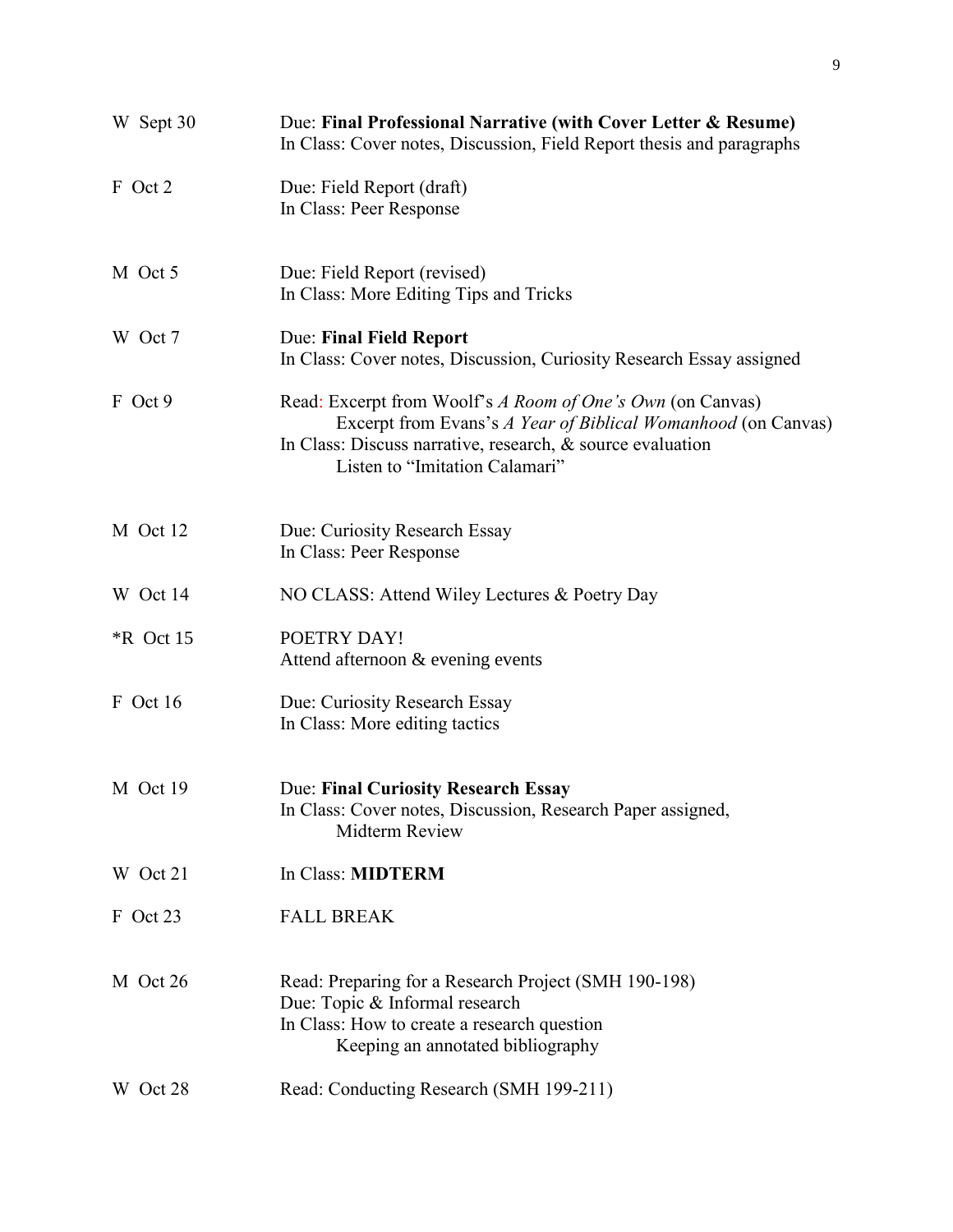LIBRARY SESSION F Oct 30 Read: Evaluating Sources and Taking Notes (SMH 212-231) LIBRARY SESSION M Nov 2 Read: Reading Critically & Analyzing Arguments (SMH 124-159) LIBRARY SESSION W Nov 4 Read: Constructing Arguments (SMH 160-188) **CONFERENCES** F Nov 6 CONFERENCES \*Nov 6: Last day to drop M Nov 9 Read: Drafting a working thesis (SMH 47-49) Due: Thesis In Class: Thesis workshop W Nov 11 Read: Organizing verbal and visual information & Drafting (SMH 50-63) Due: "Business-Casual" Outline In Class: Outline workshop F Nov 13 Read: Integrating Sources & Acknowledging Sources (SMH 232-249) Writing a Research Project (SMH 250-260) In Class: Voice, Citation Practice M Nov 16 Due: Research Paper (complete draft) In Class: Peer Response W Nov 18 Read: Visual Rhetoric, Business Letters, PowerPoint (on Canvas) Writing to Make Something Happen in the World (SMH 344-352) In Class: Multi-Genre Project assigned F Nov 20 Read: Glaspell's "Trifles" and Rukeyser's "Myth" (on Canvas) In Class: Argument in creative genres IDEA Evals M Nov 23 Read: Sample opinion pieces, straight and satirical (on Canvas) In Class: Straight vs. satirical argument W Nov 25 THANKSGIVING BREAK